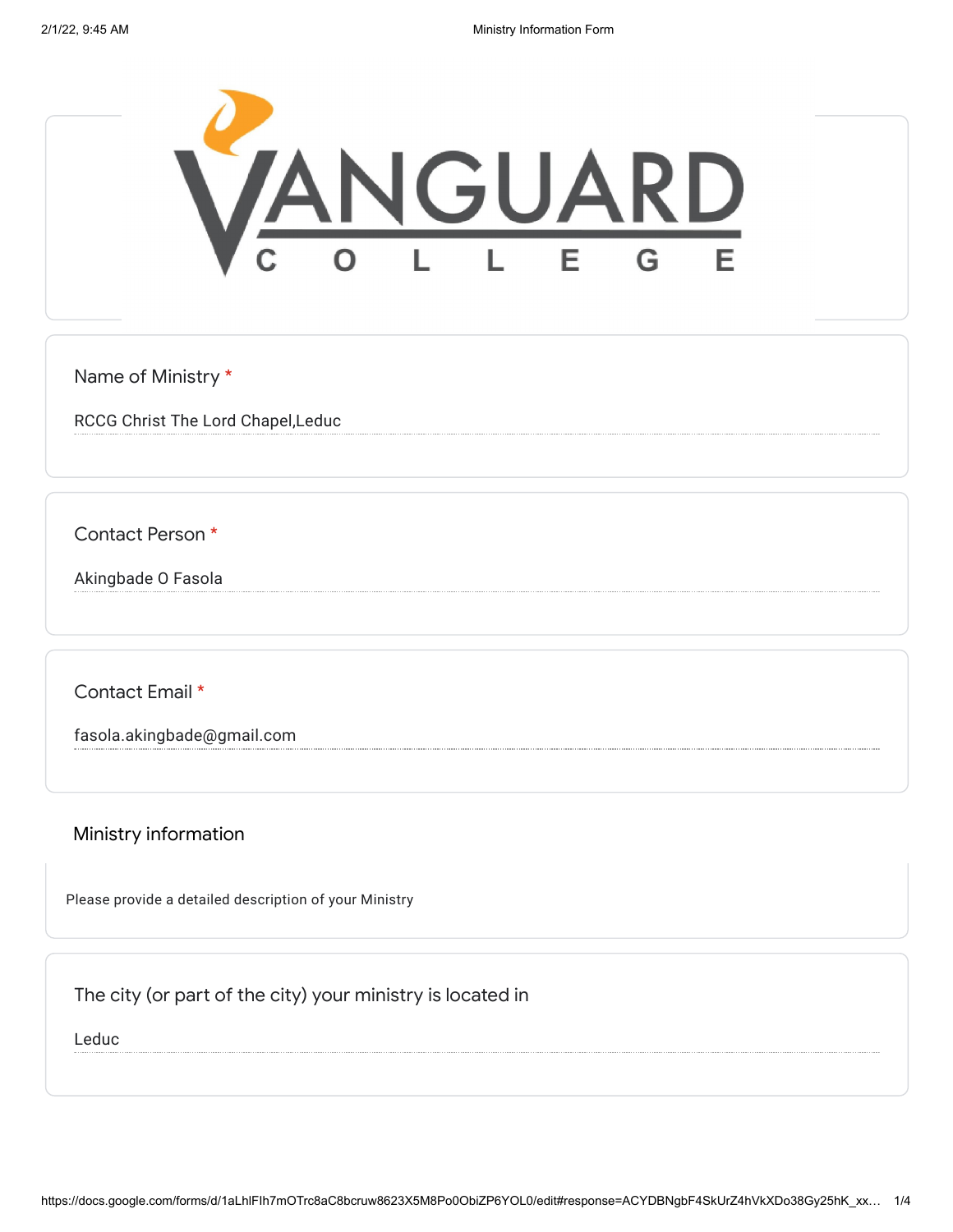## Denomination or Affiliation of your ministry

The Redeemed Christian Church of God

Approx. size of your ministry

120

Please share a little about your ministry including your mission and vision. \*

To make heaven.

To take as many people with us.

To have a member of RCCG in every family of all nations.

To accomplish No. 1 above, holiness will be our lifestyle.

To accomplish No. 2 and 3 above, we will plant churches within five minutes walking distance in every city and town of developing countries and within five minutes driving distance in every city and town of developed countries.

## Placement Information

Please complete the following information about placement opportunities

How many placement students would your ministry be looking to host?

2

## What department would a student be working in? ex. pastoral, children, youth, worship etc. \*

Youth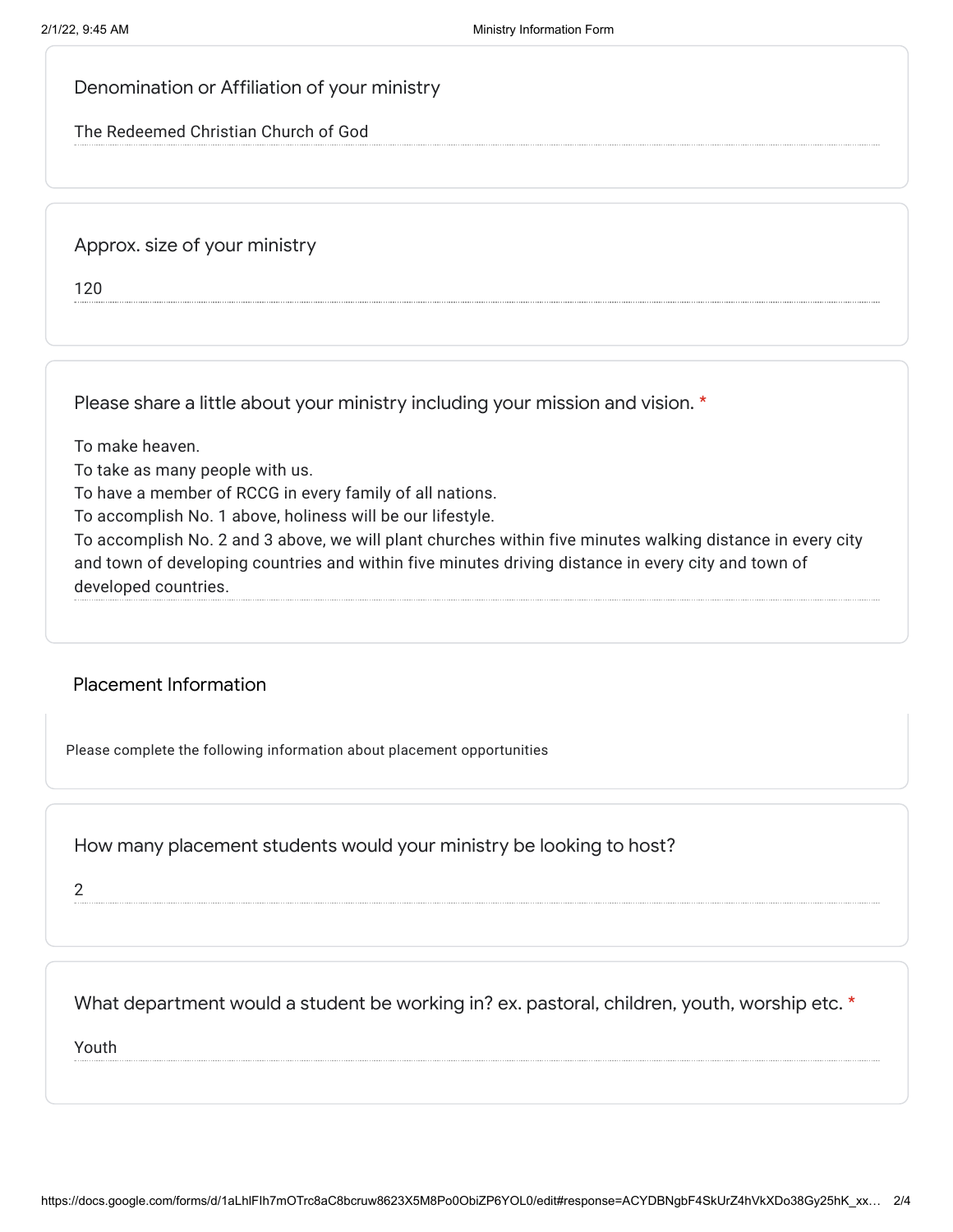Please give a brief description of what a student can expect and possible responsibilities. (i.e. When does your ministry meet? Are the students expected to attend your church? What responsibilities would they have?) \*

1. Assist the Pastor in taking care of the Youth, Empowering Youth spiritual growth and leading Youth activities, assist in planning Church staff meetings, assist the young ones to understand the tenets of Christian teachings

2. Yes, they are expected to attend the Church.

3. They are responsible to conduct outreach activities and community engagement.

How many hours of work per week should the student expect? \*

15 - 25 hours

## The responsibility of Placements

Vanguard College desires for students to gain experience and guidance through their placement and by receiving one on one mentorship.

I understand that there is a great responsibility of the Ministry to provide guidance and one on one mentorship to the student(s) in a placement \*

Yes, we can provide that

Sorry, we cannot provide that at this time

Please share a little about how you plan to support and mentor a placement student(s) for the duration of their time with your ministry \*

One and one mentorship and empowering them on leadership and church management, Teaching them how to provide faith-based counseling and guidance. Mentoring them to overcome challenges of life grow from setbacks.